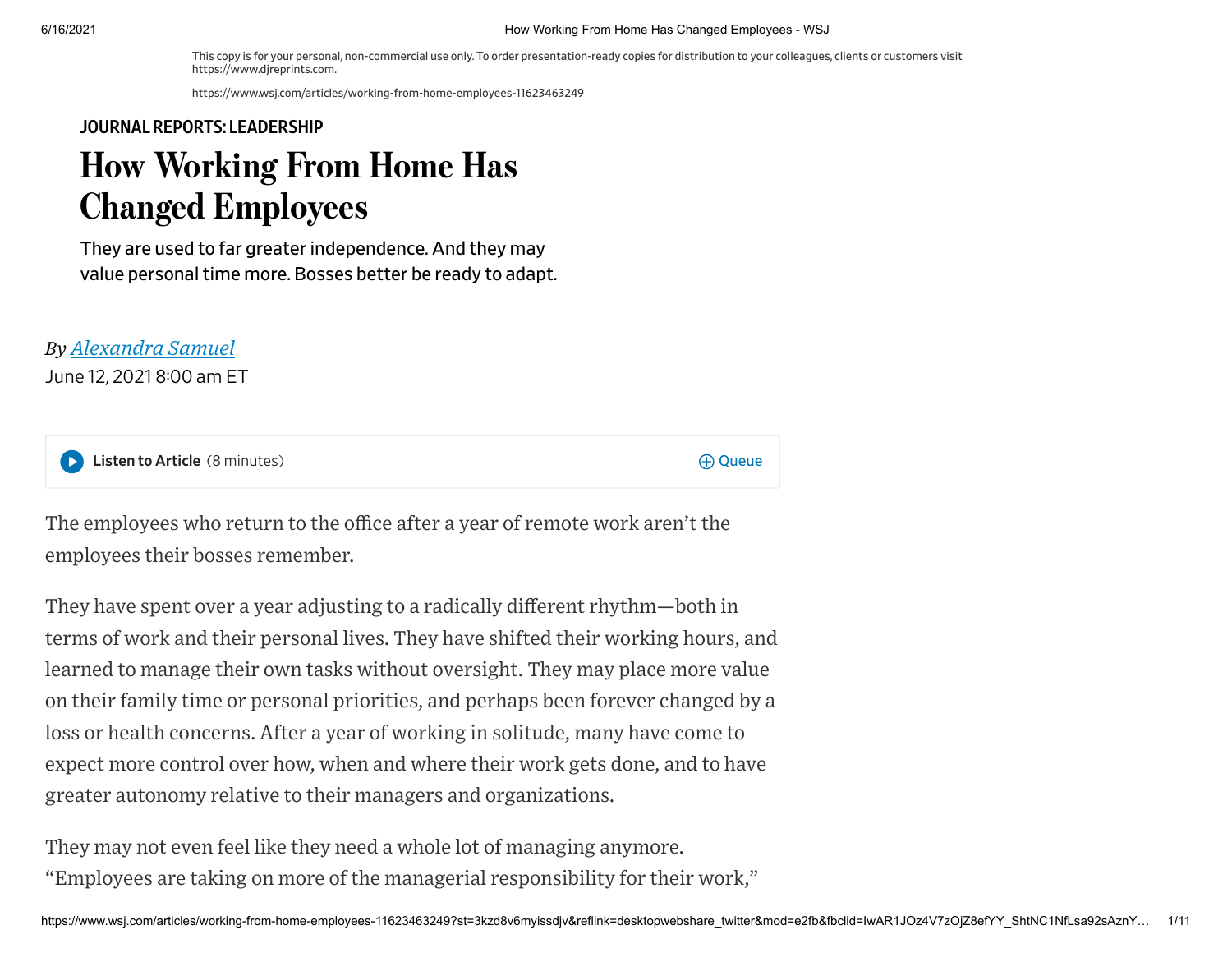says Holly Birkett, a lecturer at the University of Birmingham in Britain and codirector at the university's Equal Parenting Project, which [surveyed](https://www.birmingham.ac.uk/Documents/college-social-sciences/business/research/responsible-business/managerial-experiences-during-covid19-2020-accessible.pdf) managers and employees during Covid. "They are probably not getting paid any more, but they are feeling more responsibility for getting things done."

All these changes add up to a challenge for managers, who will need to think differently about how to mentor and coach their team members effectively as they return to the office. Their employees might *look* like the same people. But rest assured, many aren't.



Bosses should take time to get to know their employees all over again, to assess how they have grown or changed. ILLUSTRATION: MARTIN TOGNOLA

# Start from scratch

For starters, bosses should consider renewing their relationship with every single employee—even those they've managed for years—as if they are starting from scratch.

To that end, they shouldn't assume what their employees can or can't do based on what they could or couldn't do before the pandemic, since they may have acquired new capacities while working from home. Perhaps a junior employee has learned to identify her own tasks and deadlines without the boss laying them out for her; perhaps an arrogant and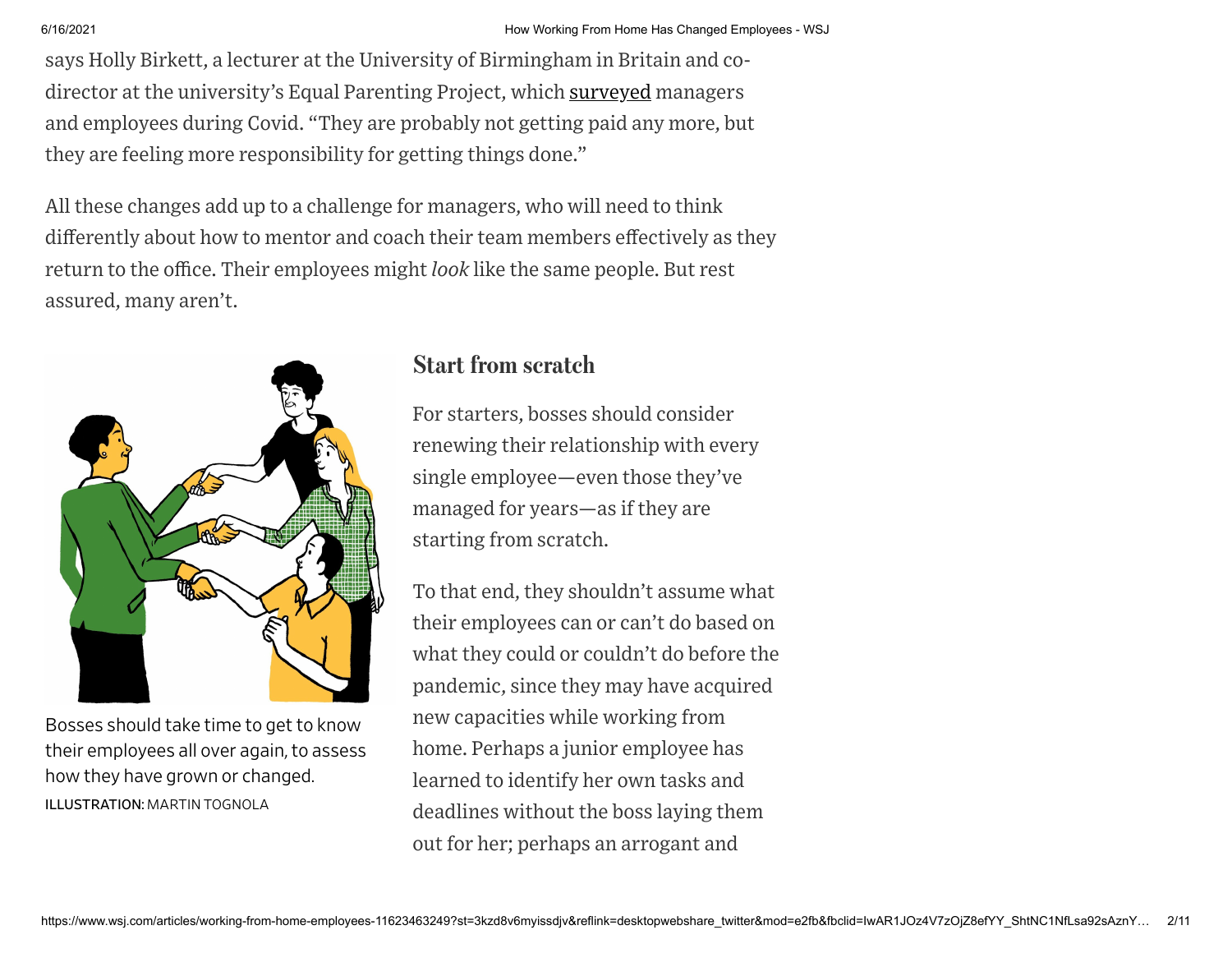standoffish sales representative has developed a newly charming phone persona after months of relating long distance or being humbled by pandemic fears.

As a result, it's best to think about them as fresh hires, asking them how it feels to be back, what they look forward to accomplishing in the months or years ahead, and how they hope to combine home and office time.

Managers might think about treating the initial three to six months after the office reopens as something like a probationary period—not with an eye to firing people, but as a way to assess how employees have grown or changed, and how their own management tactics need to evolve in return.



Employees aren't likely to give up their new independence easily, but managers can find ways to accommodate it. ILLUSTRATION: MARTIN TOGNOLA

# Taste of independence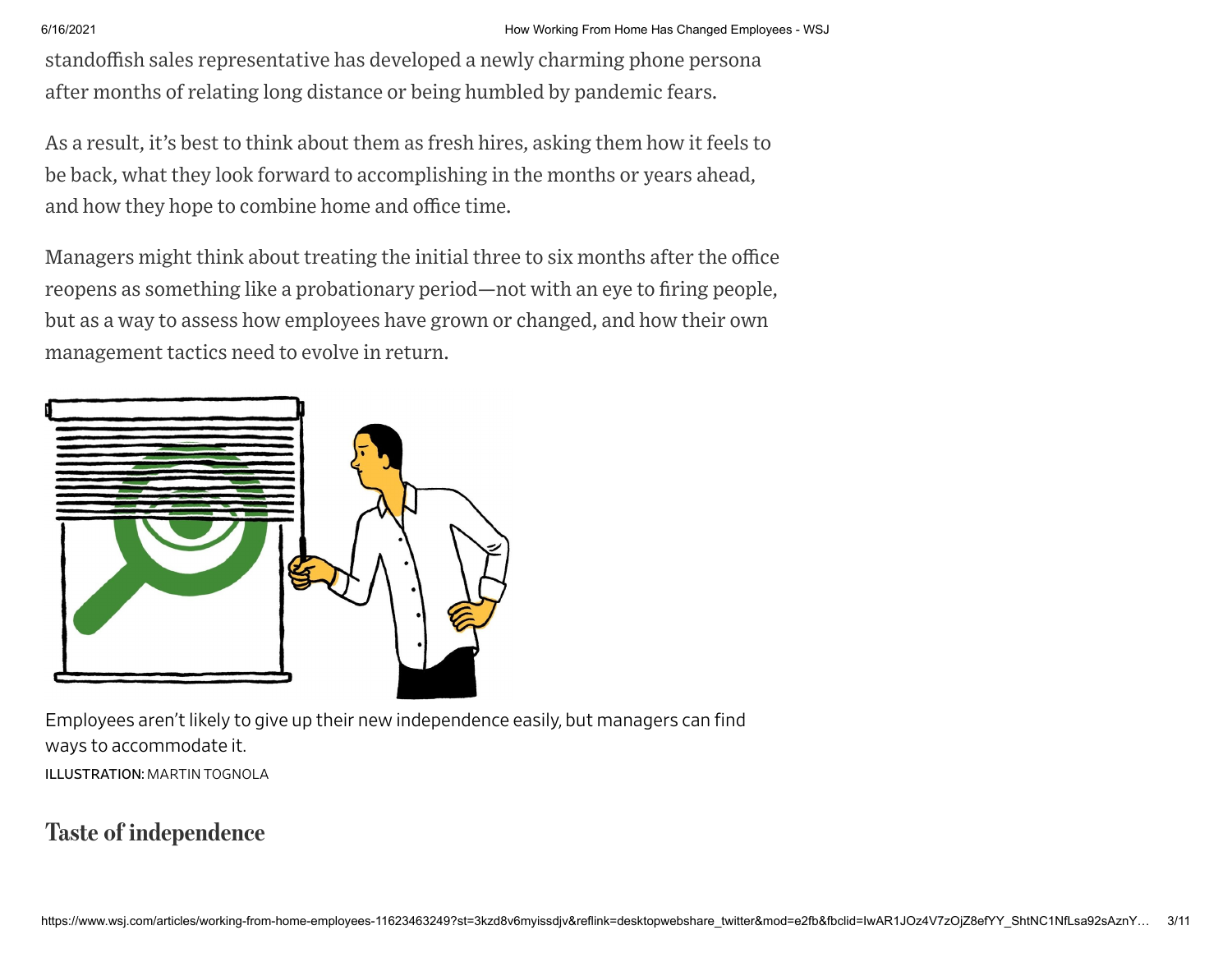Probably the biggest change for managers is that many of their direct reports will have acquired a taste for independence, and a lot less managerial oversight. It isn't easy to go from a year of freedom to being under the boss's thumb.

"There is a good chance that those who have been working from home have come to appreciate the autonomy they have gained," says David Pauleen, a professor in technology management at the School of Management at Massey University in New Zealand, who has [studied](https://www.tandfonline.com/doi/abs/10.1080/0144929X.2010.489117) the work patterns of highly autonomous remote workers. "Some employees might bristle if this management trust in employee capabilities to work more autonomously suddenly ceased."

Bosses who are nervous about allowing in-office employees the same kind of autonomy they enjoyed at home should pause and remember what they observed during the pandemic. That is, more productive workers. Sarah Forbes, co-director of the Equal Parenting Project, says that "against managers' expectations, the majority of employees can be trusted to work flexibly, and employees are more productive." By stepping back, she says, "managers were getting better results."

Along with acquiring more autonomy over *how* their work gets done, the past year saw many employees get more control over *when* their work gets done. Mairead O'Connor, an honorary visiting research fellow at the University of New South Wales Business School, says her [research](https://www.tandfonline.com/doi/full/10.1080/12460125.2020.1861772) found that during Covid, "management" noticed that their workers sought nonstandard work time during the day. It turned out they spent less hours a day working [on weekdays] before 5 p.m., but there was a dramatic increase in the evening and weekends."

Many employees aren't going to give up that flexibility easily. Dr. O'Connor recommends that bosses establish core hours during which every worker on a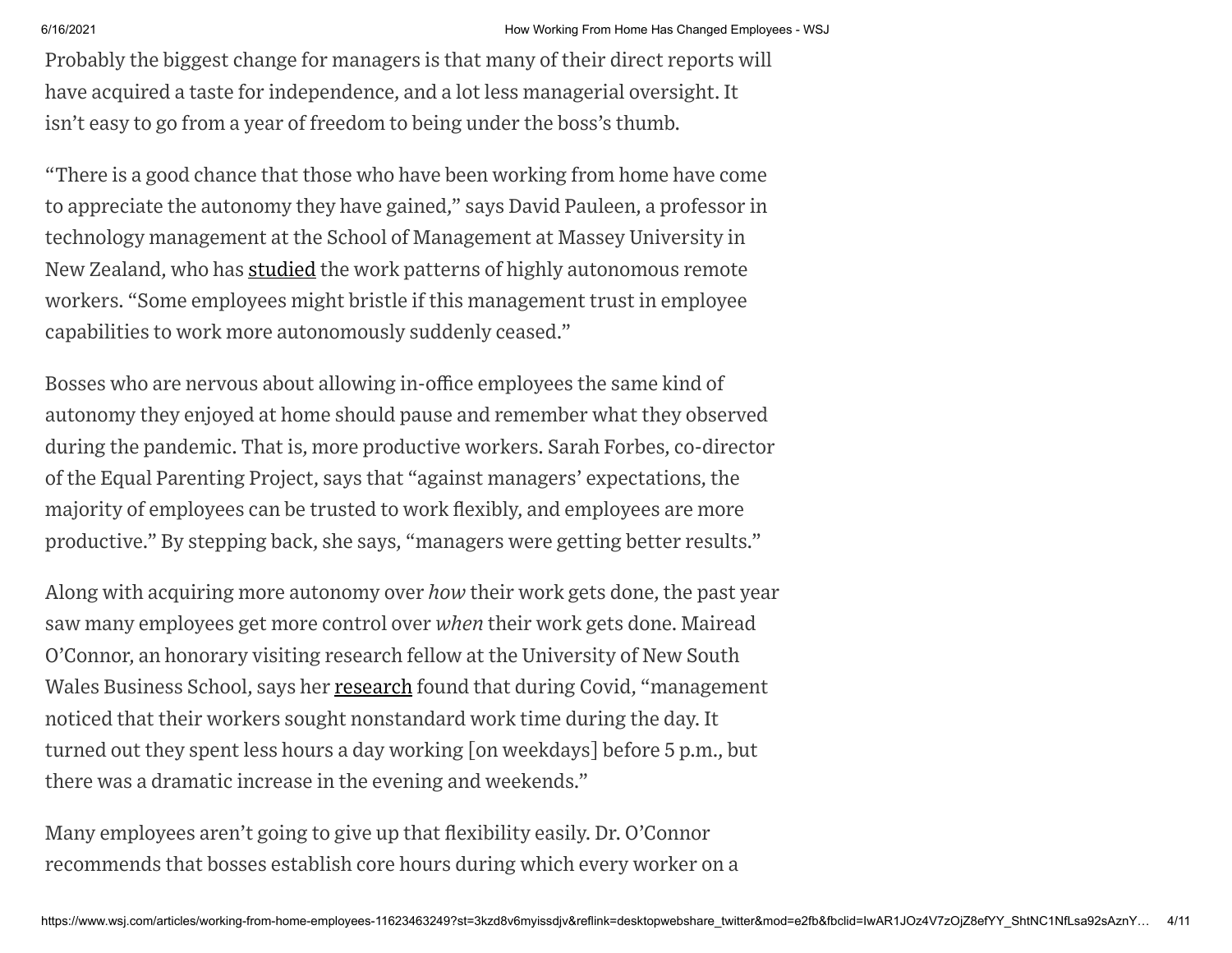The percentage of surveyed executives saying they planned to increase spending in these areas to support hybrid working

Tools for virtual collaboration



Source: PricewaterhouseCoopers survey of 127 U.S. executives, Jan. 2021

team or project must be online or in the office—and then give employees the flexibility to manage the rest of their schedule.

For managers who are used to tracking their team's efforts based on a 9-to-5 schedule, this will require a profound shift: managing team members based on progress toward agreed-upon objectives, rather than the number of hours they spend sitting at their desk.

But that doesn't mean withdrawing supervision. Khim Kelly, a professor of accounting at the University of Central Florida's Kenneth G. Dixon School of Accounting, found that during Covid, the supervisory mechanisms that are most beneficial to productivity were also the ones that decreased most, including face-to-face meetings and co-worker or third-party evaluations. They were replaced by less effective (but more "remote friendly") approaches, such as

online meetings, email and work logs. For that reason, she says, "managers still need to maintain face-to-face touch points with their employees, as well as reliance on a broader set of data points about an employee's performance."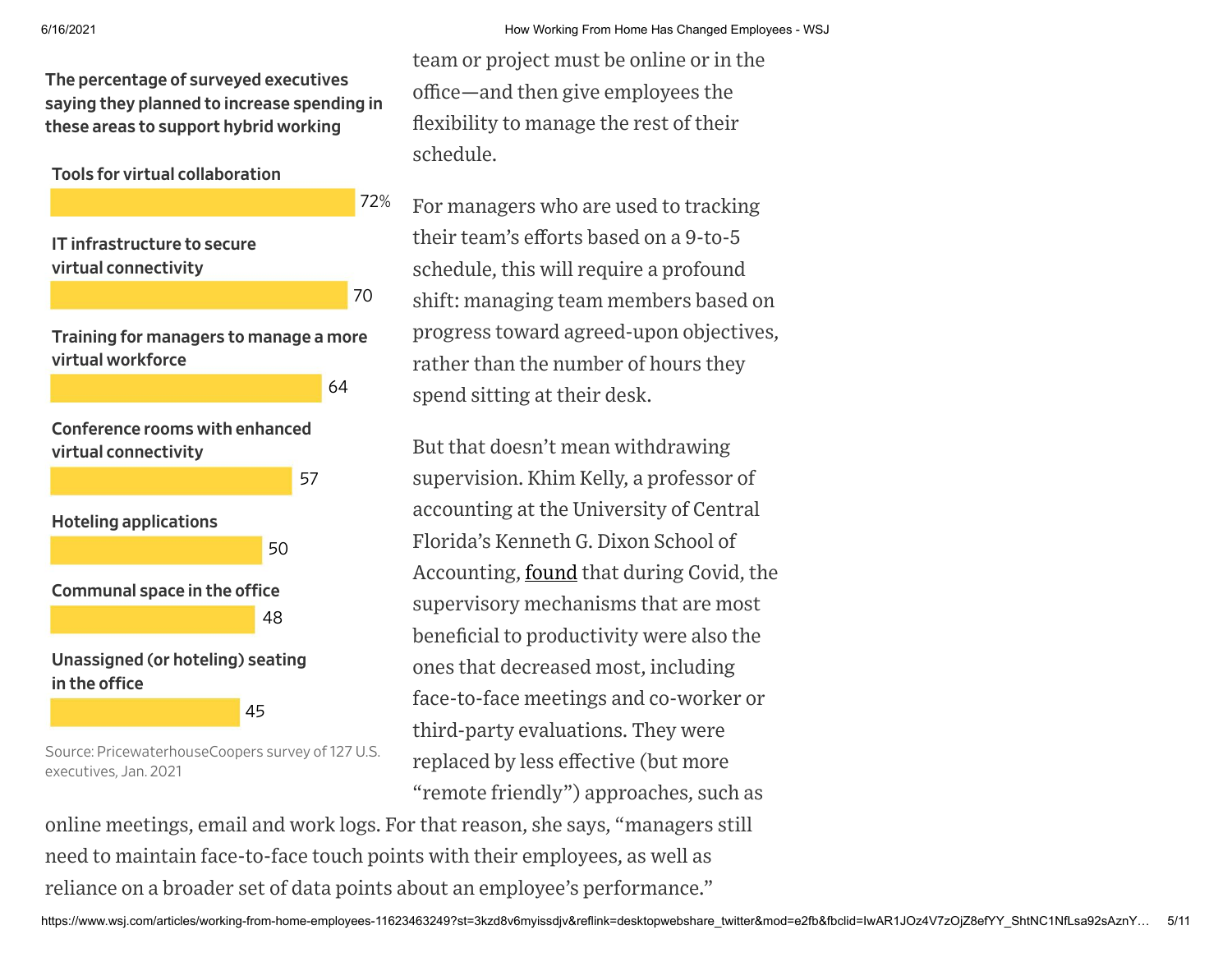#### SHARE YOUR THOUGHTS

*What did you miss most—and least—about the office? Email us at[reports@wsj.com](mailto:reports@wsj.com) or tell us in the form below. Your answers may be used in a future Wall Street Journal article on the subject.*

of informal, spontaneous interactions.

# Meetings and socializing

Then there's the dreaded meeting. Employees have long complained about meeting overload, of course, but the past year took that exhaustion to a whole new level—thanks to the frustrations of virtual meetings plus the reliance on meetings as a way to make up for the loss



In the hybrid workplace, employees should be able to keep meetings to the days that they are in the office

ILLUSTRATION: MARTIN TOGNOLA

Employees aren't going to take kindly to going back to the same old same old. The idea that employees should be available to meet anytime between 9 and 5, five days a week, is an outdated way of thinking; so is the idea that employees are cloistered at home, ready to take a call at any time. In the hybrid workplace,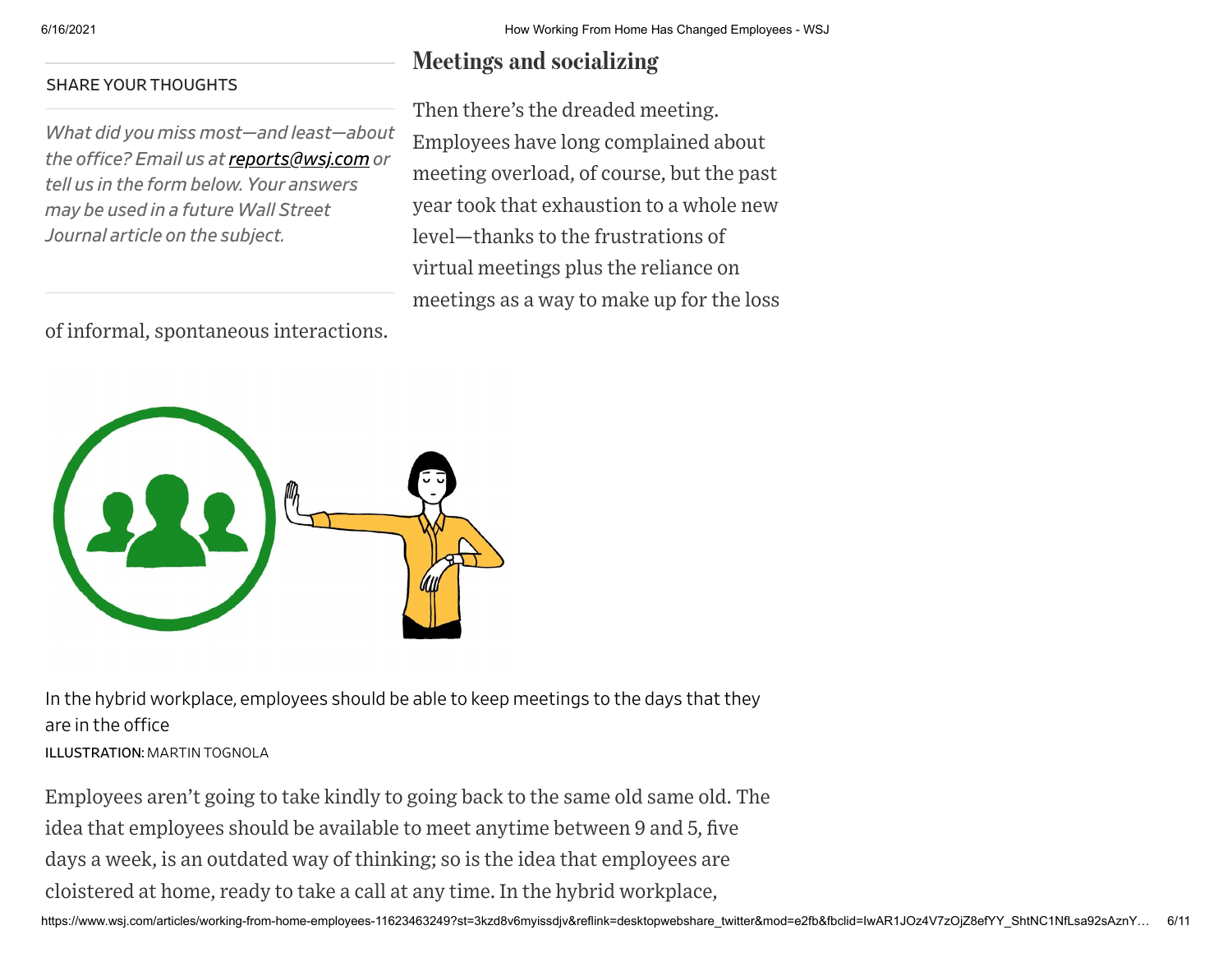| 6/16/2021<br>employees should be able to keep meetings to the days that they are in the office.<br>That will only work if managers take a team-centric approach to the hybrid<br>office on the same two or three days each week. | How Working From Home Has Changed Employees -<br>workplace, and build a common schedule that brings everyone on the team to the |
|----------------------------------------------------------------------------------------------------------------------------------------------------------------------------------------------------------------------------------|---------------------------------------------------------------------------------------------------------------------------------|
| <b>JOURNAL REPORT</b>                                                                                                                                                                                                            | Employees also have gotten used to the<br>idea that meetings are a place for                                                    |
| Insights from The Experts<br>Read more at wsj.com/csuitereport                                                                                                                                                                   | informal check-ins with their colleagues.<br>Over the course of the pandemic, Dr.<br>Birkett says, managers have used "team     |
| <b>MORE IN C-SUITE STRATEGIES</b>                                                                                                                                                                                                | meetings and communications as a tool<br>to enhance well-being and support                                                      |
| The New Ways of Executive Recruiting<br>At Airbnb, a Rebound in Business-and Treehouses<br>in Your Search Results<br>For Videoconferencing, the Picture Can Get in the                                                           | employees, rather than purely for<br>operational reasons." Managers should<br>continue that practice, especially                |
| <u>Way</u><br>Puzzle Maker Ravensburger Hopes to Keep Its                                                                                                                                                                        | because a year apart may have weakened<br>ties—and trust—among employees.                                                       |
| <b>Covid Bump Going</b><br>Rethinking Pay and Benefits in a Hybrid Workplace                                                                                                                                                     | Dr. Kelly also advises managers to<br>"create opportunities for people to be<br>back in the same space."                        |

A common schedule is part of that

strategy, but managers can do more by encouraging them to maximize their interactions during office days. For instance, if a pre-Covid office was the kind of place where people would get the side eye for spending too much time chitchatting in the break room, bosses can make an explicit break with that past.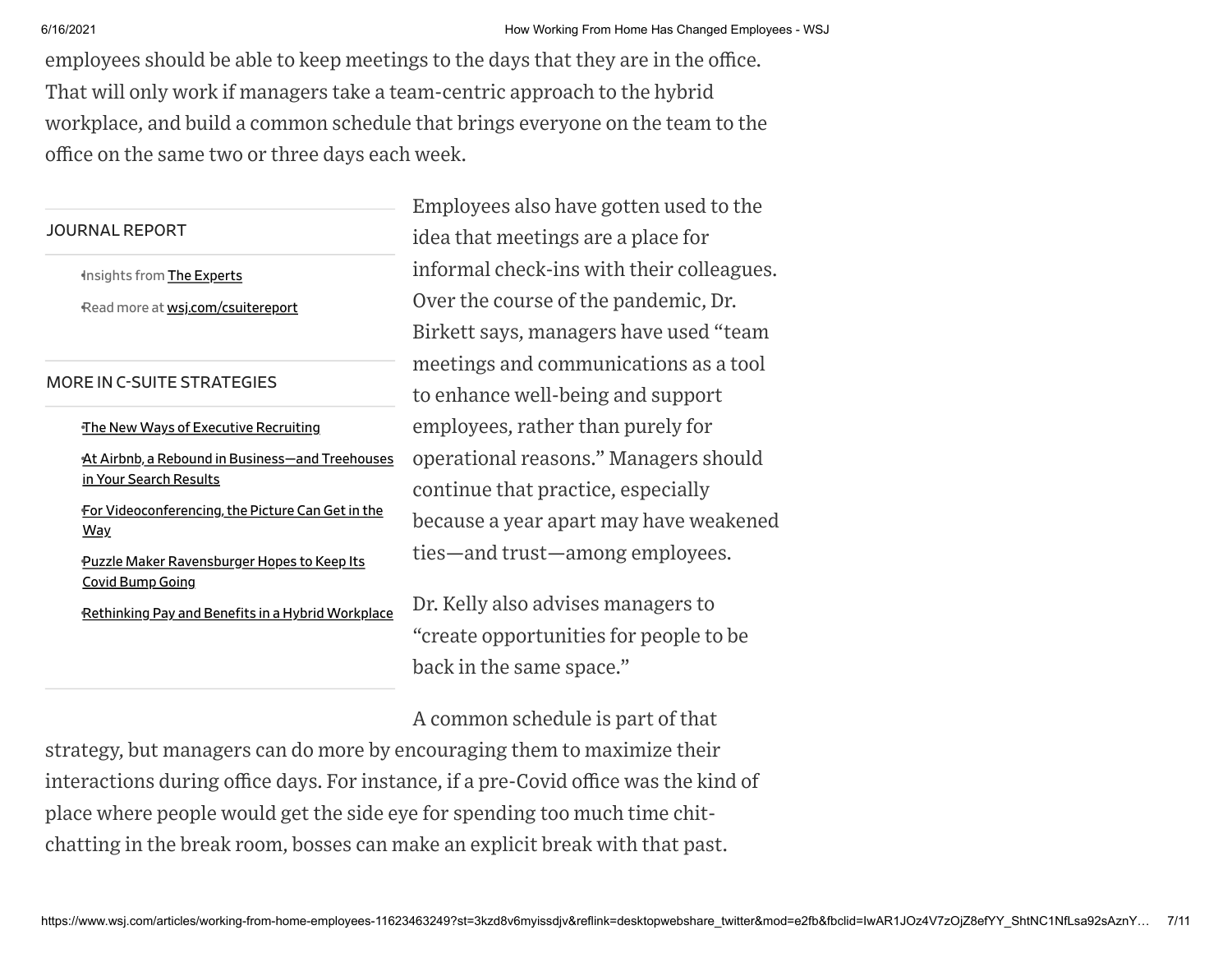Of course, encouraging social interaction isn't the same thing as making that interaction mandatory. The past year has allowed introverts to reclaim their freedom from forced, uncomfortable socializing, and given extroverts the opportunity to pursue friendships and activities with colleagues outside of the workplace. Rather than trying to turn back the clock, managers should recognize that some of their employees are going to approach the return to the office like a reunion of long-lost friends, while others are just there to get the job done.

Recognizing that different employees have different needs has always been the most important—and the hardest—part about being a manager. That will never be more true than in the coming months. Employees are emerging from the pandemic year as changed, but in different ways. The best managers won't just recognize that. They'll also benefit from it.

*Dr. Samuel is a technology researcher and the co-author of "Remote, Inc.: How to Thrive at Work…Wherever You Are." She can be reached at [reports@wsj.com](mailto:reports@wsj.com).*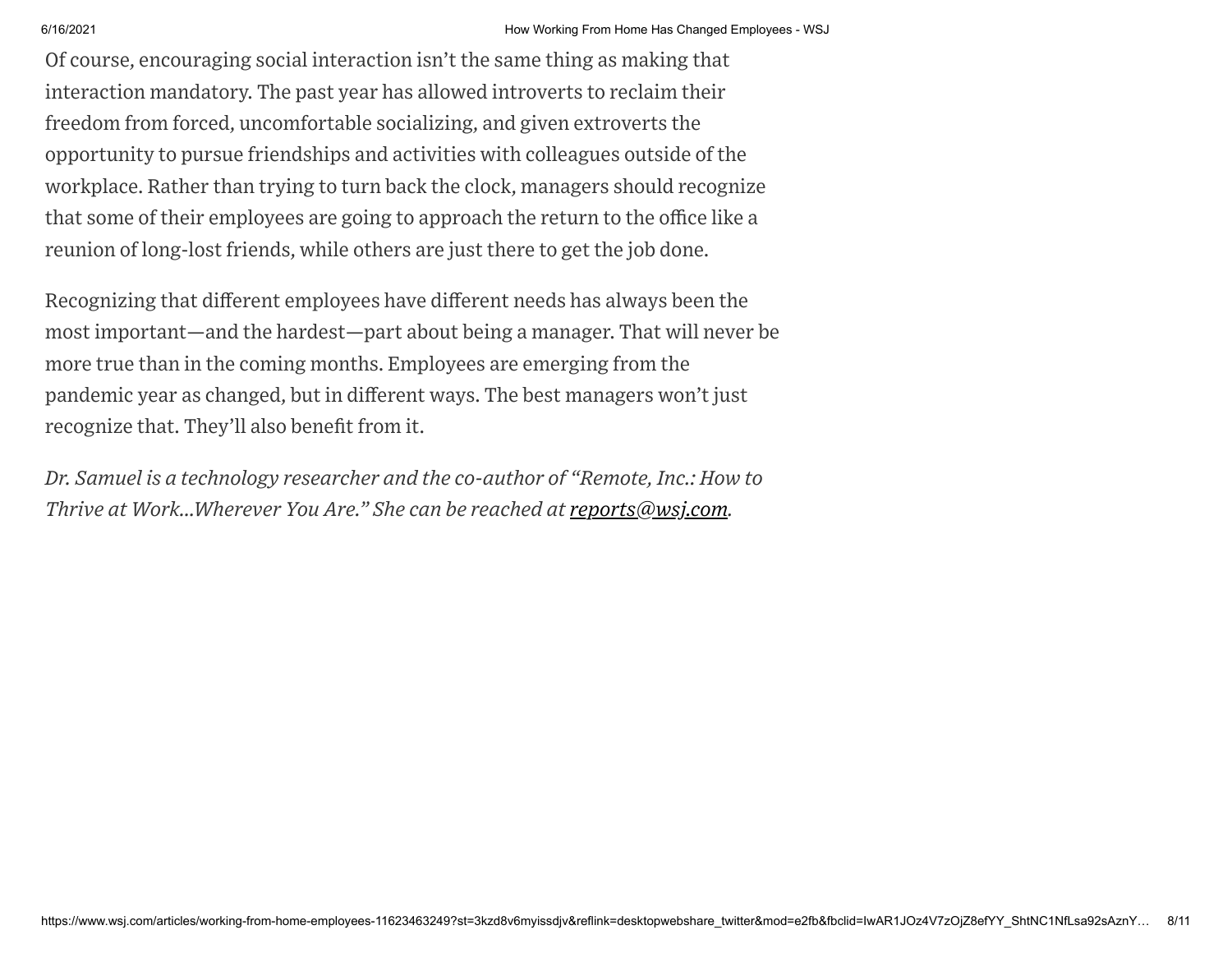What have you missed most about the office? What have you missed the least? Share

your experience. \*

Name\*

### Email\*

### SUBMIT

By submitting your response to this questionnaire, you consentto Dow Jones processing your special categories of personal information and are indicating that your answers may be investigated and published by The Wall Street Journal and you are willing to be contacted by a Journal reporter to discuss your answers further. In an article on this subject, the Journal will not attribute your answers to you by name unless a reporter contacts you and you provide that consent.

Advertisement - Scroll to Continue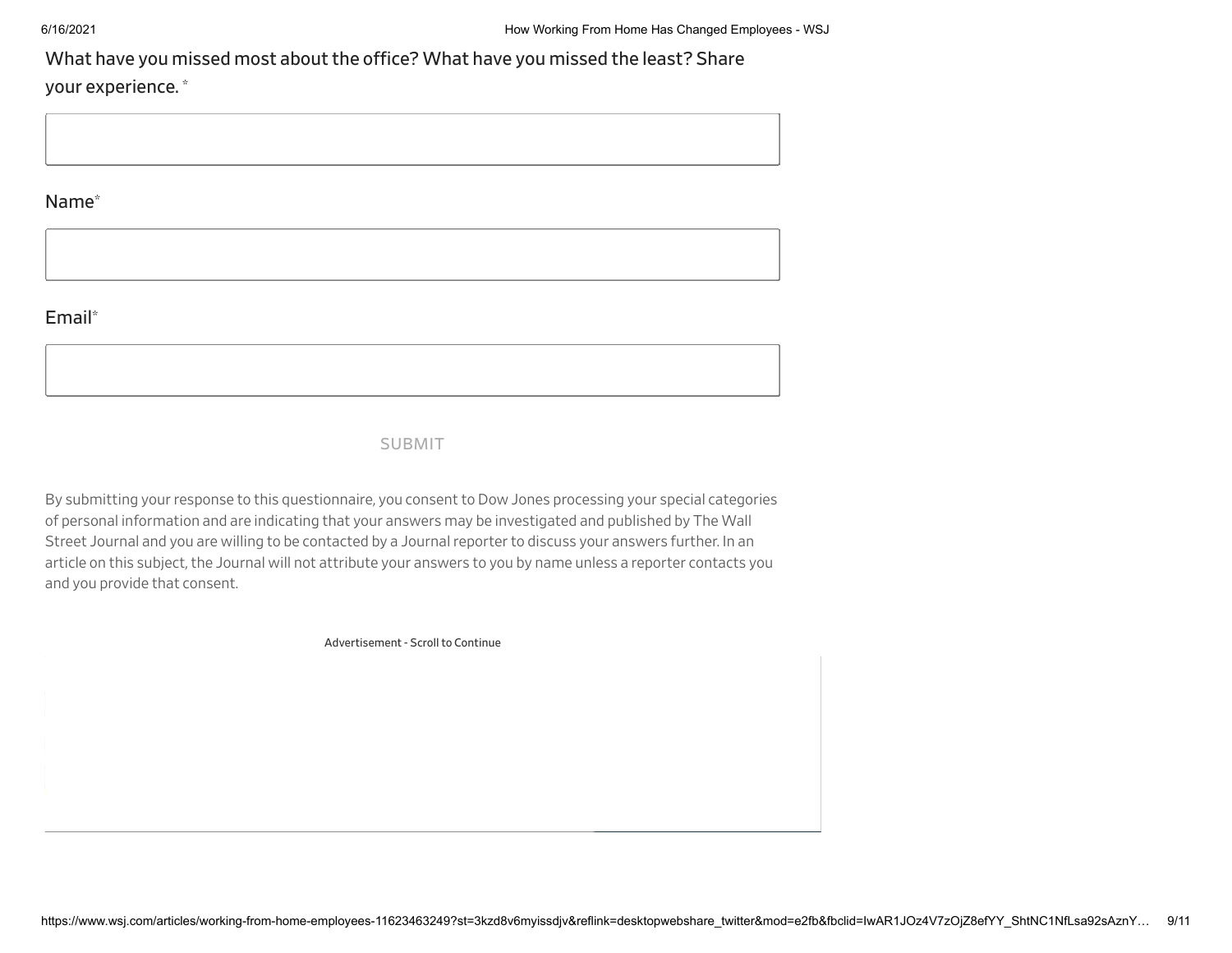*Appeared in the June 14, 2021, print edition as 'Working From Home Has Changed Employees. Bosses Will Need to Adapt..'*

## [UPCOMING](https://wsj.calreplyapp.com/live-journalism) EVENTS

June 12:00 PM - 1:45 PM EDT

WSJ Women In: Intelligent Investing

17 2021

June 24 2021 11:00 AM - 5:00 PM EDT Global Food [Forum](https://bit.ly/3sa0QeD) June 30 2021 1:00 PM - 1:45 PM EDT WSJ Pro [Cybersecurity](https://bit.ly/3xoXEjj) Webinar: Aligning IT and Cybersecurity ADD TO [CALENDAR](https://wsj.calreplyapp.com/live-journalism/subscription/subscribe)

College [Rankings](https://www.wsj.com/collegerankings)

[Energy](https://www.wsj.com/energyreport)